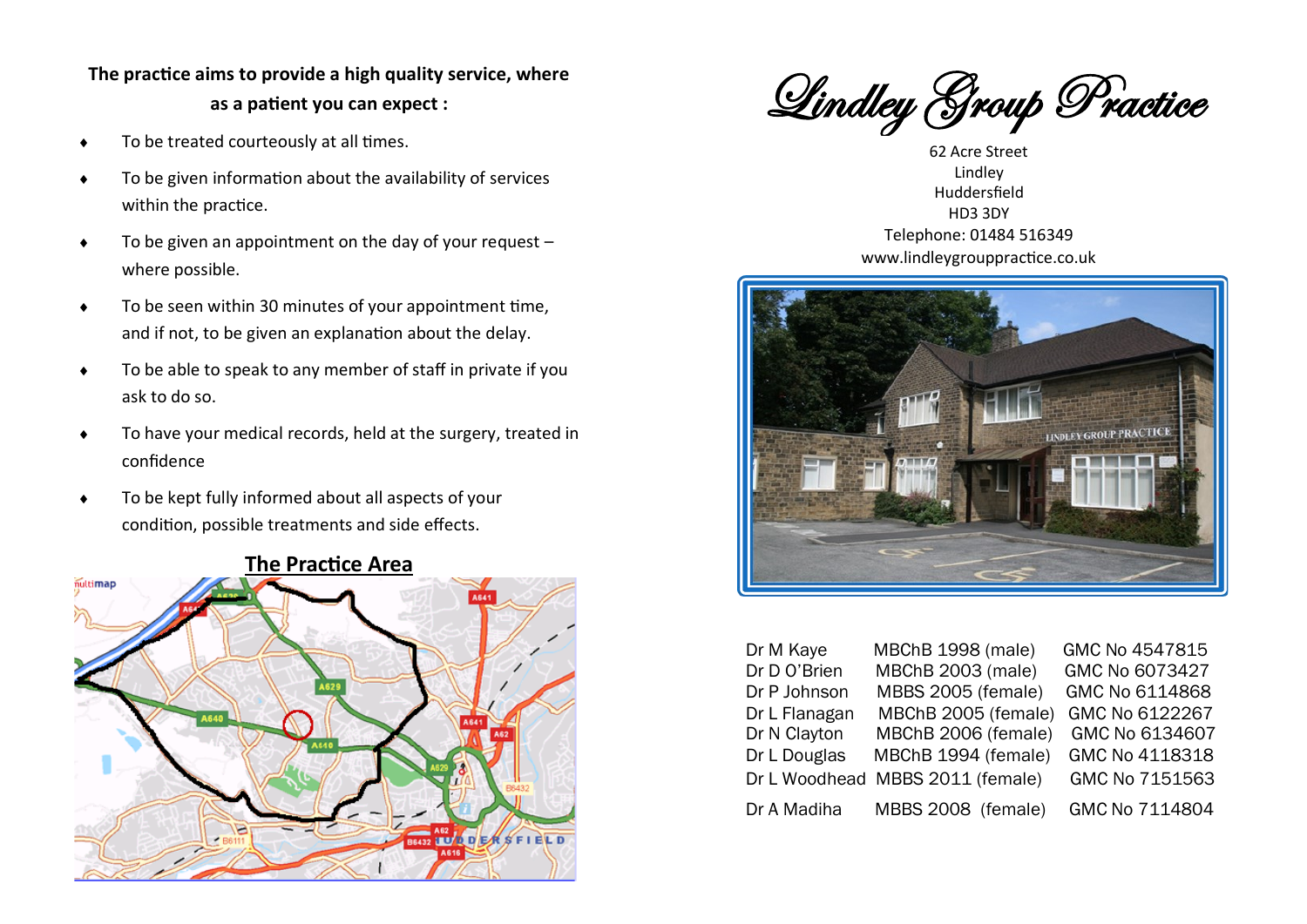# **The Practice**

Lindley Group Practice is made up of a partnership of six GP partners and two salaried GPs. The Practice is accessible for patients with disabilities; there is wheelchair access via the front entrance and disabled WC available.

Car parking is available at the rear of the premises, and 2 spaces for disabled patients near the front entrance. In compliance with Government smoking law, the premises are smoke free.

The Practice is approved for maternity services, contraceptive services, child health surveillance and minor surgery. The Practice is now an accredited training practice for GP's, so you may be seen by a GP registrar. This is a GP in the process of undergoing completion of training.

### **Surgery Hours**

| Monday    | 7.30am - 6.00pm |
|-----------|-----------------|
| Tuesday   | 7.30am - 6.00pm |
| Wednesday | 7.30am - 6.00pm |
| Thursday  | 7.30am - 6.00pm |
| Friday    | 8.00am - 6.00pm |
|           |                 |

Sat/Sun **CLOSED** 

### **Our Surgery Charter**

The doctor will always do their best for you, but need your help to provide the finest care for all patients.

Please show your support by following the simple guidelines:

- $\Diamond$  Please turn mobile phones off or silent whilst on the surgery premises
- $\Diamond$  This practice supports the NHS Zero tolerance policy. Any persons using physical or verbal abuse will be removed from the practice.
- $\Diamond$  Please treat your doctor and their staff as you would expect to be treated by them - with politeness and respect.
- $\Diamond$  Please cancel appointments in good time so that the appointment can be reallocated.
- $\Diamond$  One appointment is for one person only. Please book an appointment for each person wishing to see the doctor.
- $\Diamond$  If you are more than 5 minutes late you may be seen, if you are more than 10 minutes late you may be asked to make another appointment.
- $\Diamond$  Please think twice before calling a doctor to your home  $-i$ s a visit really necessary?
- $\Diamond$  Please do not expect a prescription every time you visit the surgery good advice is often the best treatment.
- $\Diamond$  Please remember the doctors are only human –they cannot solve all your problems and some illnesses cannot be cured.
- $\Diamond$  Please keep children under control on the premises—they should not wander unsupervised and may be at risk if they do.
- $\Diamond$  So that we can maintain accurate records, please tell us if you change your name, address, telephone number etc.

Page 2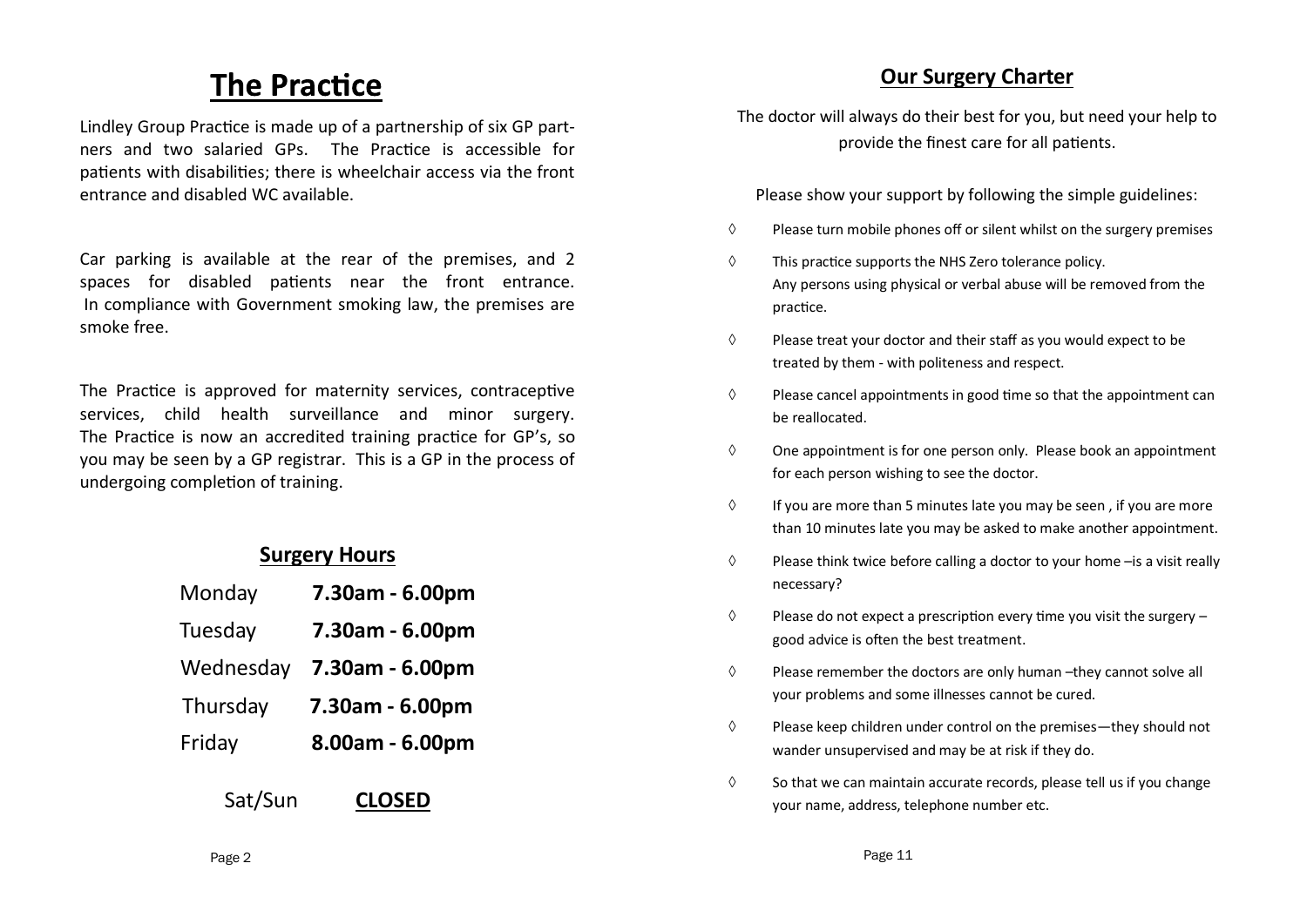#### **Text Reminder Service**

### **Practice Mission Statement**

"To provide consistent, high quality, patient centered care"

### **Appointments**

- Pre-bookable appointments are available six weeks in advance mainly early morning and limited afternoon appointments.
- We also release same day appointments every morning, for patients to book a same day appointments. These are available to book on the phone, in person or on line. However if you wish to see a specific doctor at a specific time, this may delay your appointment due to availability.
- The practice does not operate telephone consultation times. However if you leave your query with reception, we will either return your call on the Doctors behalf, or the Doctor may contact you personally.
- There is an online GP appointment booking facility and ordering of repeat prescriptions, please see reception with a form of photo ID.
- *Our peak time for phone calls is 8.00am - 10:00am, if your call is not urgent, please contact the surgery after 10:00am.*

We have a text reminder service for appointments booked in advance. Please ensure you inform reception of your mobile phone number.

#### **Complaints**

If you have any genuine concerns or complaints, please contact the Reception Manager or Practice Manager.

#### **Access to Your Medical Records**

You can have online access to your medical record. This will enable you to see test results, documents, medication and consultations. Please see reception with a form of photo ID.

#### **Missed Appointments**

The number of un-attended appointments is rising constantly and wastes a considerable amount of health professionals time, which could have been used for somebody else.

Please advise the reception team when appointments are no longer required, prior to the appointment time. By doing so we can reduce the number of missed appointments. Patients who fail to attend 3 appointments (after careful consideration) are removed from the practice list.

#### **Registration**

If you wish to register with the practice, you must reside within the practice catchment area and must be able to provide evidence of your address in the form of a recent utility bill. Please see reception for a registration form or via our website www.lindleygrouppractice.co.uk

#### **Named GP**

Each registered patient at Lindley Group Practice has a named GP who is responsible for that patients overall care at the practice. If you wish to know who is your named GP, please contact the practice. If you have a preference as to which GP that is, reasonable efforts will be made to accommodate your request. However, a named GP (whether it is one of your choice or not), will not affect your care at Lindley Group Practice in any way.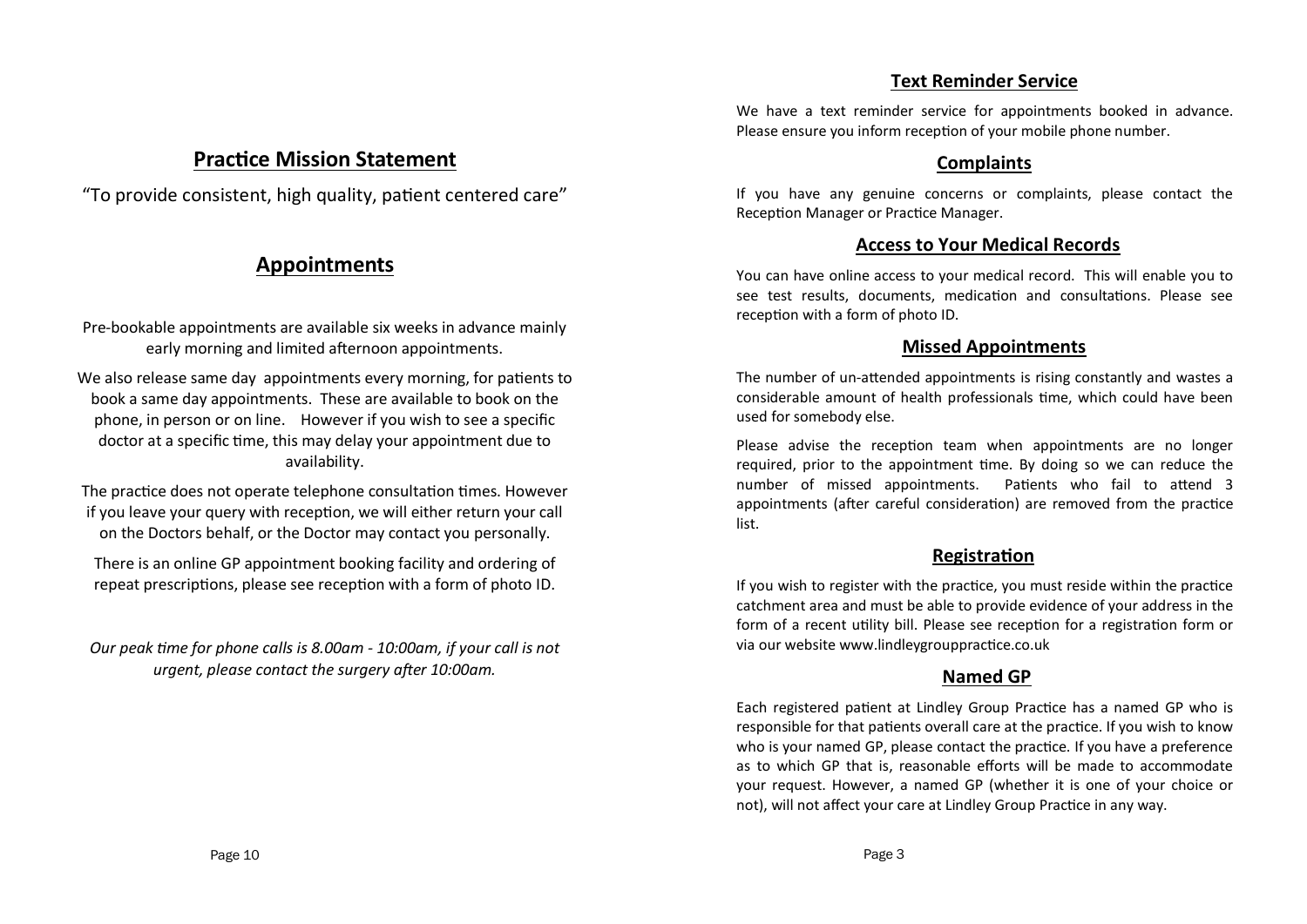# **General Surgery Times**

| Dr L Flanagan<br>Monday:<br>Tuesday: | 7.30am-10.00am, 2.00pm-4.30pm or 3.30pm-6.00pm(0n Call)<br>7.30am-10.00am, 2.30pm-5.00pm,                                                |  |  |  |
|--------------------------------------|------------------------------------------------------------------------------------------------------------------------------------------|--|--|--|
| Wednesday:                           | 7.30am-10.00am, 2.00pm-3.30pm, 4.00pm-5.30pm                                                                                             |  |  |  |
| Dr P Johnson                         |                                                                                                                                          |  |  |  |
| Tuesday:<br>Thursday:<br>Friday:     | 7.30am-10.00am, 2.00pm-4.30pm<br>7.30am-10.00am Diabetic Clinic 2.00pm-4.30pm<br>8.00am-10.00am, 2.30pm-5.00pm or 3.30pm-6.00pm(On Call) |  |  |  |
| <u>Dr D O'Brien</u>                  |                                                                                                                                          |  |  |  |
| Monday:<br>Tuesday:                  | 7.30am-10.00am, 1.30pm-4.30pm<br>7.30am-10.00am, 2.00pm-4.30pm or 3.30-6.00pm (On Call)                                                  |  |  |  |
| <u>Dr M Kave</u>                     |                                                                                                                                          |  |  |  |
| Monday:<br>Thursday:                 | 7.30am-10.00am, 2.00pm-4.50pm<br>7.30am-10.00am, 2.00pm-4.30pm or 3.30pm-6.00pm(On Call)                                                 |  |  |  |
| Dr N Clayton                         |                                                                                                                                          |  |  |  |
| Wednesday:<br>Thursdav:<br>Friday:   | 7.30am-10.00am, 2.00pm-4.50pm<br>7.30am-10.00am, 2.00pm-4.50pm or 3.30pm-6.00pm(0n Call)<br>8.00am-10.00am, 2.00pm-4.50pm                |  |  |  |
|                                      |                                                                                                                                          |  |  |  |
| Dr L Woodhead                        |                                                                                                                                          |  |  |  |
| Monday:<br>Tuesday:<br>Thursday:     | 7.30am-10.00am, 1.50pm-4.30pm<br>7.30am-10.00am, 1.50pm-4.30pm or 3.30pm-6.00pm(0n Call)<br>8.00am-10.00am, 1.50pm-4.30pm                |  |  |  |
| Dr A Madiha                          |                                                                                                                                          |  |  |  |
| Thursday:                            | 8.00am-10.30am, 1.00pm-4.00pm                                                                                                            |  |  |  |
| Friday:                              | 8.00am-10.30am,1.00pm-4.00pm or 6.00pm (On Call)                                                                                         |  |  |  |
| <u>Dr L Douglas</u>                  |                                                                                                                                          |  |  |  |
| Friday:                              | 8.30am-11.50am                                                                                                                           |  |  |  |
|                                      |                                                                                                                                          |  |  |  |

# **Specific Clinic Times**

| .                                  | ,,,,,,,,,,,, <b>,</b> ,,                                                                   |  |
|------------------------------------|--------------------------------------------------------------------------------------------|--|
| <b>Diabetic Clinic</b>             | Thursday 2.00pm-4.30pm                                                                     |  |
| <b>Minor Surgery</b>               | Days vary, Please ask reception<br>(Note, we no longer provide freezing of warts/veruccas) |  |
| <b>Family Planning</b>             | Wednesday 16:00 -17:15 (Sister Senior)                                                     |  |
| <b>Post Natal &amp; Baby Check</b> | Tuesday 09:00 -10:00 (Dr D O'Brien)                                                        |  |
|                                    | <b>Practice Staff:</b>                                                                     |  |
| <b>Practice Manager</b>            | Nicola Toner                                                                               |  |
| <b>Reception Managers</b>          | Lianne Tipple                                                                              |  |
|                                    | <b>Victoria Matthews</b>                                                                   |  |
| <b>Reception Team</b>              | Liz                                                                                        |  |
|                                    | Georgia                                                                                    |  |
|                                    | Phoebe                                                                                     |  |
|                                    | Emma                                                                                       |  |
|                                    | Kelly                                                                                      |  |
|                                    | Lynn                                                                                       |  |
|                                    | Jo                                                                                         |  |
| <b>Medical Secretaries</b>         | Lynne Conway                                                                               |  |
| Administration                     | Jo Dawson                                                                                  |  |
| <b>Practice Nurses</b>             | <b>Sister Hayley Senior RGN</b><br>Sister Wendy Walter RGN<br>Sister Julia Larum RGN       |  |
| <b>Health Care Assistant</b>       | Ms. Debbie Hodgkinson                                                                      |  |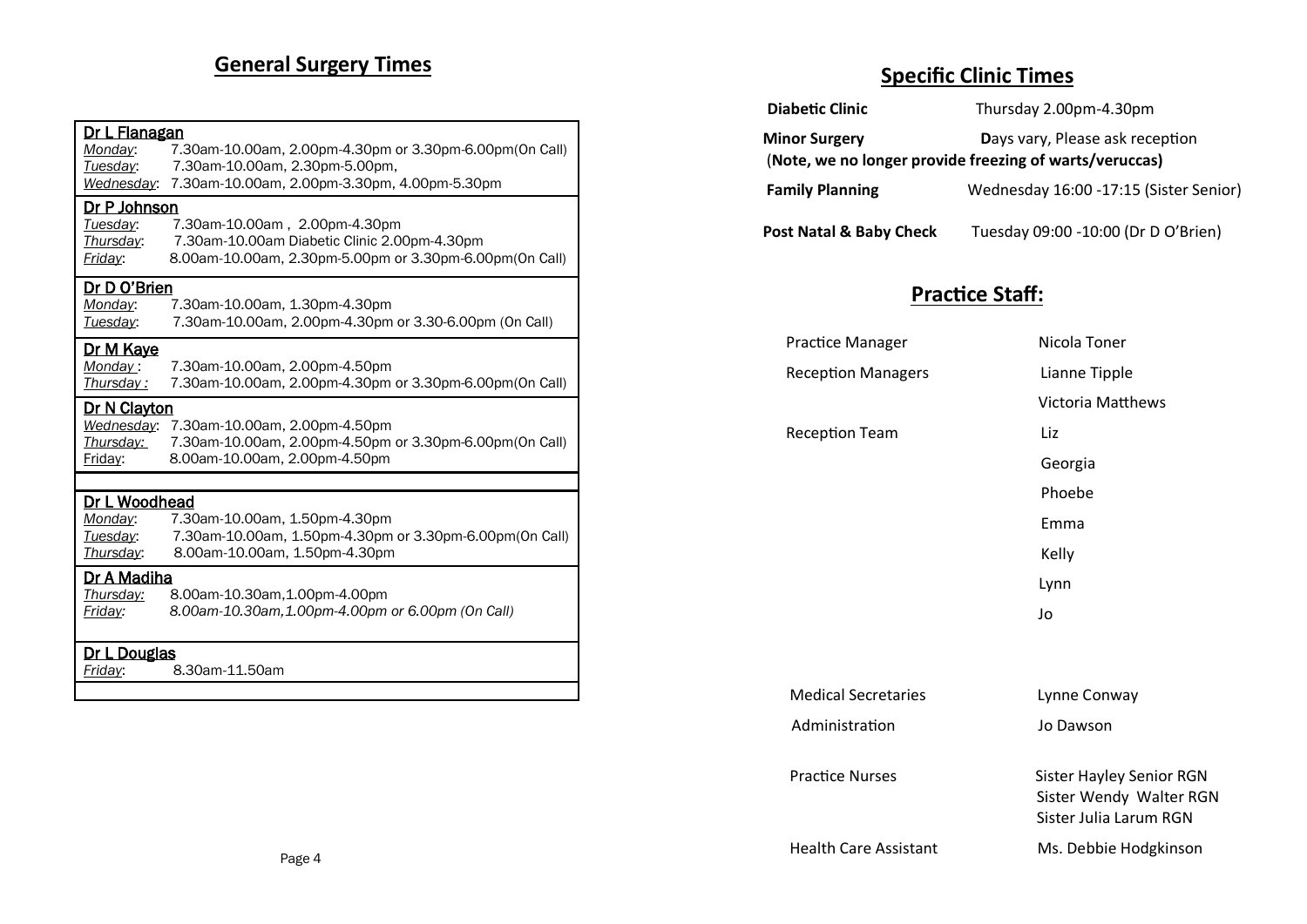### **Repeat Prescriptions**

#### You can order repeat prescriptions by:

- Dropping your request into the prescription post box on the reception counter
- Ordering online. For online access, you require an account to access your medication record. Please enquire at reception with a form of photo ID.
- All prescriptions will be ready in **2** working days. You will be asked periodically to see a doctor for a medication review. *If you are requiring a repeat prescription of the contraceptive pill, you will need to book an appointment with the Practice Nurse for a pill check before a prescription can be prescribed.*

#### **AS PER NHS ENGLAND GUIDANCE, WE NO LONGER ACCEPT TELEPHONE REQUESTS FOR PRESCRIPTIONS EXCEPT FOR THE VULNERABLE.**

# **Confidentiality**

All NHS staff are trained in information security and confidentiality. There are strict rules in place to ensure your information is safe, whether it is on paper or in computer files.

Everyone in the NHS has a legal duty to keep information about you confidential. Anyone who requires information from your doctor is also under a legal duty to keep it confidential.

# **How your information is used**

Your doctors' practice need information about you so that you can receive the best possible care and treatment. If information is requested by a party outside of the NHS, we will only divulge this with your written consent.

# **Chaperone Service**

If you would like a chaperone for your examination, please ask at reception or seeing the GP.

# **Non NHS Services (Private work)**

For documents, claim forms and any private administrative work, please allow one week and a fee of £75.00 is payable in advance. A full list of private fees is available in reception.

# **We do not complete passport application forms or Power of Attorney forms.**

For details of primary healthcare services in the area please contact:

**Primary Care Support England Telephone: 0333 014 2884**

# **Children's Services**

As of April 2017, there are no local baby clinics in the area. Please ask your Health Visitor for more information.